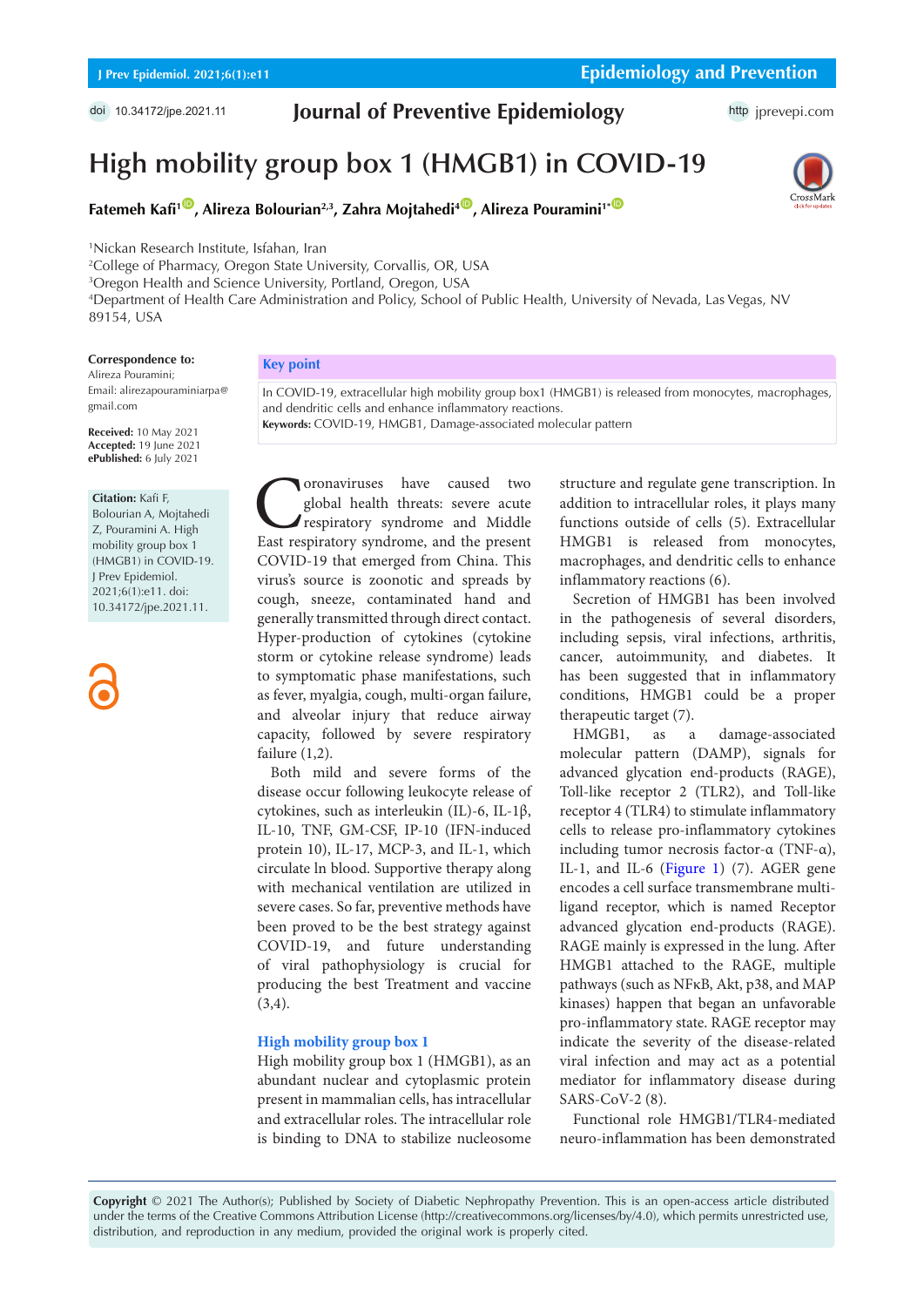<span id="page-1-0"></span>

**Figure 1.** Functional association between HMGB-1 and inflammasome. NLR (nucleotide-binding oligomerization domain-like receptor) is a complex of proteins that release IL-1B. IL-1B induces the HMGB-1 nuclear translocation to cytoplasmic. Exogenous HMGB-1 can act via receptors (RAGE, TLR2 and TLR4) to stimulate NF-kappa B, release pro-inflammatory cytokines, and elicit injurious inflammatory responses.

in brain disease, explaining some Neuro-inflammation signs and symptoms of COVID-19 such as fever, loss of smell, taste, and appetite. Interaction between HMGB1 via TLR4 expression on neurons, microglial cells, and astrocytes induces substantial pro-inflammatory cytokine production (4).

Subsequently, systemic inflammatory responses include acute lung injury, epithelial barrier dysfunction, ischemic injury in the heart, liver, brain, and death happening by HMGB1(4,9).

#### **HMGB1 in COVID-19**

ACE2 (angiotensin-converting enzyme 2), a transmembrane protein that is essential for the entry of SARS-COV-2 into target cells. After viral spike (S) proteins bind to cellular receptors on lung and intestinal cells, sudden acute respiratory syndrome (SARS) may happen (6).

ACE2 activation increases the upregulation of HMGB1 in cells and grows downstream pro-inflammatory cascades**.** Increasing production of HMGB1 by cellular injury and frustration of secreted HMGB1 poses Ang IIinduced hyper-permeability endothelial.

The major cause of lung injury and mortality in many severe pulmonary inflammatory conditions, including COVID-19, is excessive host inflammatory response. RAGE is mainly expressed in the lungs to face large amounts of extracellular HMGB1 in necrotic respiratory epithelial cells (4,8,10,11).

Even now, there are no adequate and approved therapies for outfacing inflammatory mediators in COVID-19. There are several methods for controlling the production, secretion, and neutralization of HMGB-1 and, consequently, the inflammatory process (7,9).

Group 1; is associated with using anti-HMGB-1 antibodies treatment with neutralizing anti-HMGB-1 monoclonal or polyclonal antibody group 2; inhibition of HMGB-1 releases from the nucleus into the extracellular such as guanylhydrazone containing compounds, cholinesterase, PKC inhibitor, double-stranded nucleic

acid or nucleic acid analog molecules, tanshinones and ethyl-pyruvate also ACE inhibitors and angiotensin receptor blockers could reduce the secretion of HMGB1. These experiments would be consistent with possible interactions between HMGB1 and the renin-angiotensin system.

Group 3; HMGB-A box as a competitive antagonist of HMGB-1.

Group 4; blockage of RAGE-HMGB-1 signaling using RAGE antagonists such as an antibody to RAGE or an antigen-binding fragment, a soluble polypeptide, and a RAGE small molecule antagonist.

Group 5; blockage of TLR-HMGB-1 signaling using anti-TLR2 antibodies or an antigen-binding fragment or a soluble TLR2 polypeptide blocking HMGB-1-TLR interaction.

Group 6; other molecules that modulate HMGB-1 activity, such as thrombomodulin.

#### **Authors' contribution**

FK and AP prepared the first draft. AB and ZM edited the manuscript. All authors read and signed the final paper.

#### **Conflicts of interest**

The authors declare that they have no competing interests.

#### **Ethical considerations**

Ethical issues (including plagiarism, data fabrication, double publication) have been completely observed by the authors.

#### **Funding/Support**

None.

#### **References**

- 1. Umakanthan S, Sahu P, Ranade AV, Bukelo MM, Rao JS, Abrahao-Machado LF, et al. Origin, transmission, diagnosis and management of coronavirus disease 2019 (COVID-19). Postgrad Med J. 2020;96:753-8. doi: 10.1136/ postgradmedj-2020-138234.
- 2. Gao Z, Xu Y, Sun C, Wang X, Guo Y, Qiu S, et al. A systematic review of asymptomatic infections with COVID-19. J Microbiol Immunol Infect. 2021;54(1):12-6. doi: 10.1016/j. jmii.2020.05.001.
- 3. Wang J, Jiang M, Chen X, Montaner LJ. Cytokine storm